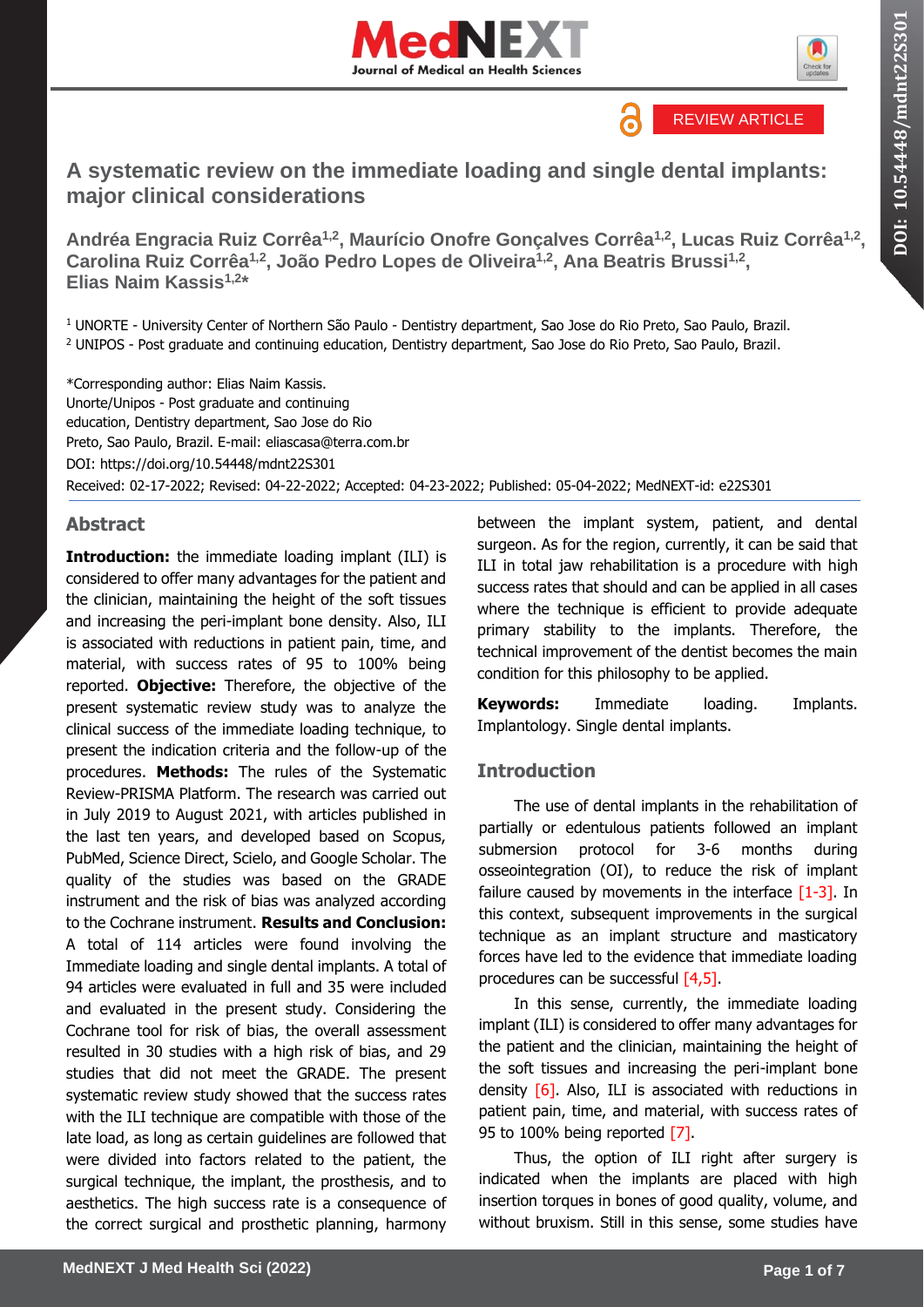

suggested that patients have generally acceptable or controlled oral hygiene, patients would be available for the postoperative period, and patients with partially reentrant arches so that there is no need for an increase in hard tissue in the posterior mandible [8].

Also, smoking has been shown to have a deleterious effect on OI, however many studies have not revealed that smoking is a significant predictor for ILI. Furthermore, the results of implant surgery can be compromised by circulatory, respiratory, and hormonal factors such as diabetes mellitus, pregnancy, alcoholism, immunodeficiency states, and vitamin Ddependent rickets [9].

In the historical and literary context, the first studies of implant follow-up, in the long term, constituted the scientific foundation of modern implant dentistry. Both for a two-stage surgical protocol and a single surgical stage protocol, waiting time was required for OI to occur  $[10,11]$ . Early loading was identified as a critical factor and, therefore, several waiting times were tested until the establishment of a period of at least three months for the mandible and five to six months for the maxilla  $[12]$ .

This concept of a healing period, before the implants were subjected to functional load, was based on the knowledge previously available, related to the bone repair of fractures and osteotomies that needed a period of 3 to 6 months before the functional loads could be gradually applied. Also, the objective of that approach was to prevent bacterial infection by exposing the implants to the oral environment, a factor that could negatively interfere with the OI process [13].

Another reason was that premature loading could lead to micro-movements that would result in the encapsulation of the implant by fibrous tissue, a fact that would prevent direct bone apposition as well as that the necrotic bone at the edge of the implant bed would not be able to absorb the loads and should first be replaced with new bone  $[14, 15]$ .

With the advancement of research, even considering the high rates of clinical success of the techniques that advocate late loading, some researchers began to question the possibility of reducing the time for the implants to be loaded, as loading by itself would not prevent the healing process [16]. ILI was defined as the "installation of a prosthetic element on an implant, without OI occurring" [17].

The major disadvantage of the protocol with late loading is the use of temporary prostheses without, in most situations, stability, and retention, generating situations of discomfort; frequent adjustment needs; new surgery to expose the implants, in the case of a two-stage surgical protocol; possible psychological and social problems [18]. In contrast, the ILI concept includes advantages where discomfort, inconvenience of increased surgical time are eliminated as it is a singlestage procedure [19] and more: splinted implants can decrease the risk of overload in each implant, as it increases the surface area and improves the biomechanical distribution; the patient does not use a removable prosthesis during the initial bone healing phase and thereby increases comfort, function, phonetics, stability and certainly improves psychological factors during this transition period [20].

Therefore, the objective of the present systematic review study was to analyze the clinical success of the immediate loading technique, to present the indication criteria and the follow-up of the procedures.

#### **Methods**

#### **Study Design**

The rules of the Systematic Review-PRISMA Platform (Transparent reporting of systematic reviews and meta-analysis-HTTP://www.prismastatement.org/) were followed.

#### **Data sources and research strategy**

The search strategies for this systematic review were based on the keywords (MeSH Terms): "Immediate loading. Implants. Implantology. Single dental implants". The research was carried out in July 2019 to August 2021, and developed based on Scopus, PubMed, Science Direct, Scielo, and Google Scholar. Also, a combination of the keywords with the booleans "OR", "AND", and the operator "NOT" were used to target the scientific articles of interest.

#### **Study Quality and Bias Risk**

The quality of the studies was based on the GRADE instrument and the risk of bias was analyzed according to the Cochrane instrument.

#### **Results and Discussion**

A total of 114 articles were found involving the Immediate loading and single dental implants. Initially, duplication of articles was excluded. After this process, the abstracts were evaluated and a new exclusion was performed, removing articles that did not include the theme of this article. A total of 94 articles were evaluated in full and 35 were included and evaluated in the present study (**Figure 1**). Considering the Cochrane tool for risk of bias, the overall assessment resulted in 30 studies with a high risk of bias, and 29 studies that did not meet the GRADE.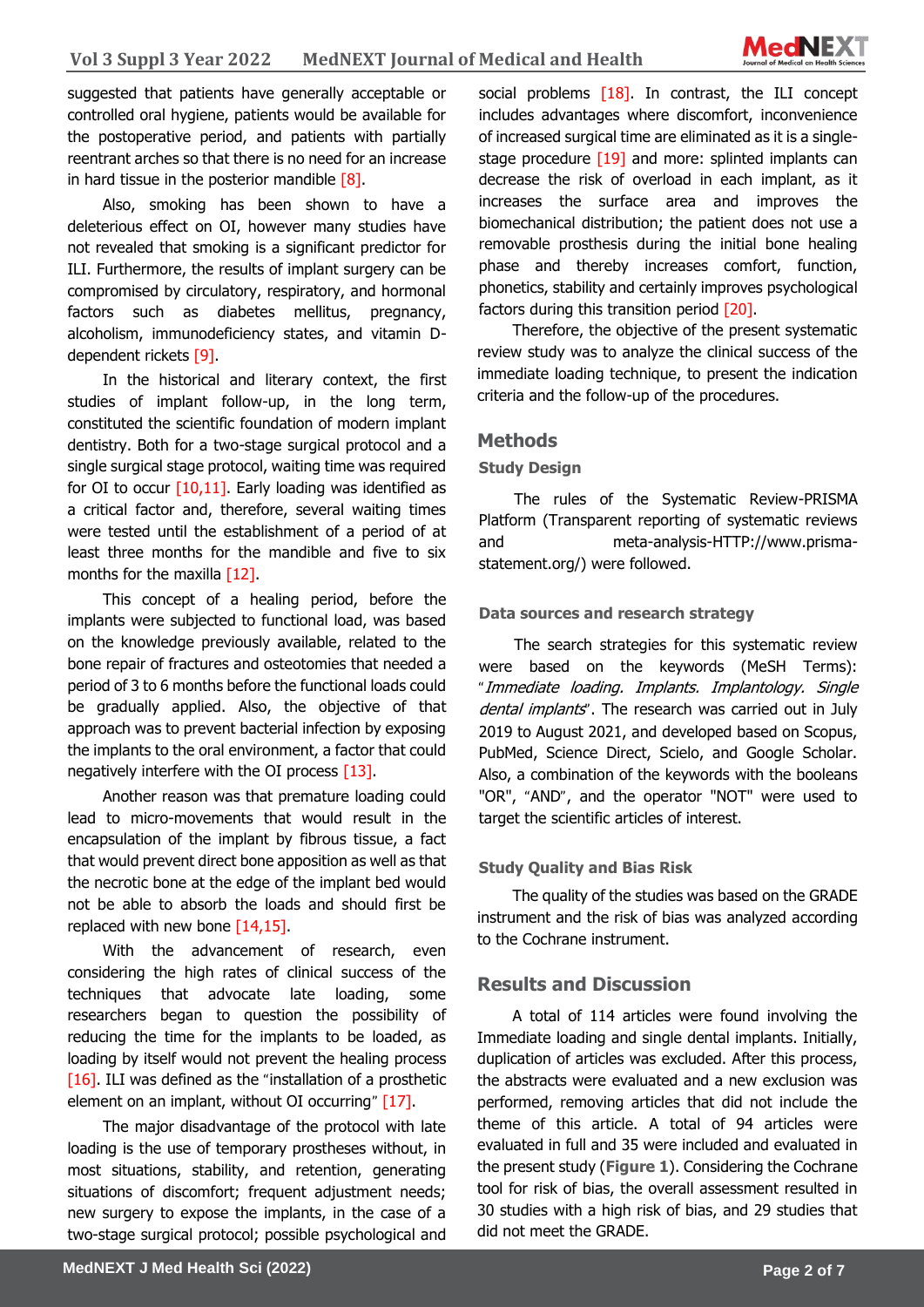

**Figure 1. Flow Chart of Study Eligibility.** 



To date, there is a heterogeneity of studies on ILI, and it is still difficult to generate a guideline or consensus through a meta-analysis  $[21]$ . Also, it is necessary to conduct randomized clinical studies with longer follow-up [22,23]. Despite this, due to improvements in bioengineering techniques and topography of the implant surface, the ILI technique can be used successfully in many patients [21].

In this context, the success rates for ILI are comparable to the success rates of conventionally loaded implants. However, some trends suggest that ILI has a shorter survival time than conventionally loaded implants. In this scenario, a high degree of insertion torque is a prerequisite for a successful procedure [22].

Most of the initial studies reported that the best results would be in the anterior mandible region [23- 25], suggesting that the chosen region should be, strictly, among the mental foramina [23]. But it was also demonstrated that the technique is predictable in both arches [26-30], as well as in the posterior region, and concluded that the best results would be related to regions with better bone qualities [31,32]. The followup times, with the respective success rates, were high and varied between 18 months, with 100% [33] to 8.6 years, with 96.7% success that this factor influenced the results.

In this sense, prior preparation can reduce time and improve patient comfort. Thus, a randomized controlled study with 20 patients analyzed immediate

functional versus non-functional loads with posterior mandible restorations for marginal bone defects, implant success/survival, and patient satisfaction. A questionnaire with visual analog scales was used to assess patient satisfaction. After 36 months, data were assessed for 9 patients (21 implants) in the study group (immediate functional load) and 10 patients (31 implants) in the control group (immediate nonfunctional load). One implant in the control group was lost, so the implant's overall success and survival rate was 98.2%. Marginal bone defects were consistent with previous studies and comparable in both groups. Periotest values did not change significantly from the beginning and at 12 months of follow-up. Patient satisfaction was high and did not involve significant intergroup differences. Therefore, both types of immediate provisional restorations are viable in selected patients [32].

Another study explored the viability and short-term clinical results of ILI with fixed temporary bridges (2 to 4 teeth) through a complete digital workflow and assessed the three-dimensional (3D) deviation of the fingerprint compared to the traditional printing method [21]. A total of 31 partially edentulous patients (16 women and 15 men) were recruited in this study. Fingerprints were taken immediately after implant placement, and temporary splint bridges supported by the implant were manufactured using a fully digital approach (no model) and delivered within 24 hours. Definitive restorations were completed 4 months after surgery using the traditional printing technique. 3D printing deviations were analyzed by comparing digital and conventional printing methods. Seventy-four implants were surgically placed and immediately loaded with 34 temporary bridges manufactured using a completely digital approach. The fingerprint deviation compared to the traditional printing method was 27.43  $\pm$  13.47 µm. The time costs for the chair and laboratory side were 32.55  $\pm$  4.73 and 69.30  $\pm$  10.87 minutes, respectively. The marginal bone changes were -1.58 mm and -1.69 mm at 4 and 12 months after surgery. The implants had a survival rate of 100% in the followup period of 1 year. Immediate loading of multiple implants in partially edentulous patients (2-4 teeth) with a completely digital approach is clinically applicable. The 3D discrepancy between fingerprint and traditional is within the acceptable clinical range.

Also, a 24-month randomized controlled trial investigated whether the survival of a single median implant placed in the toothless jaws to retain a full denture is not compromised by immediate loading. Each of the 158 patients who received an implant was randomly assigned to either the immediate load group  $(n = 81)$  or the delayed load group  $(n = 77)$ .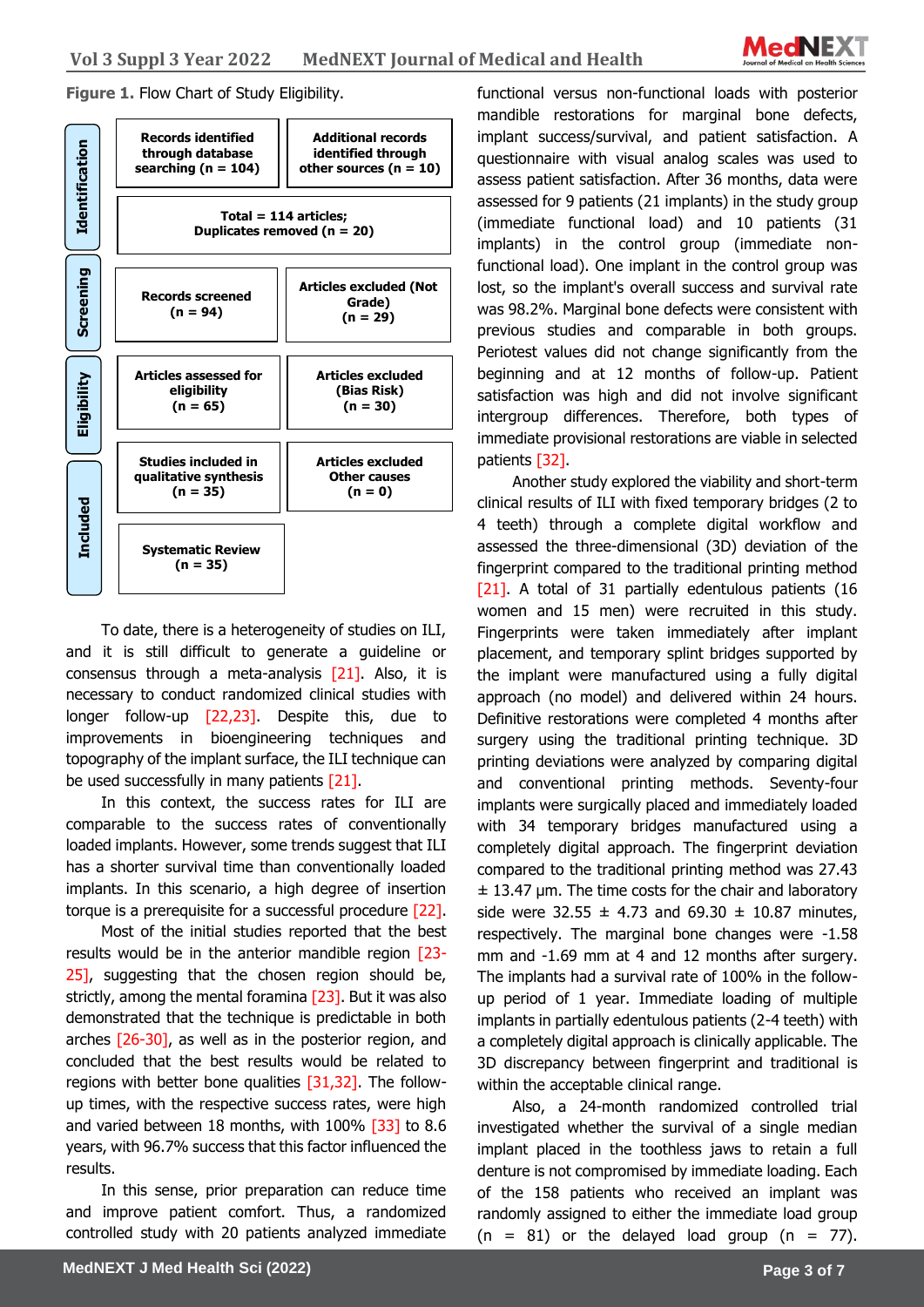Remembrance visits were performed 1 month after implant placement (only for the delayed loading group) and 1, 4, 12, and 24 months after implant loading. Nine implants failed in the immediate loading group, all within the first 3 months of implant loading, and 1 implant failed in the delayed loading group before loading. Noninferiority of the implant survival of the immediate load group, in comparison with the delayed load group, could not be shown ( $p = 0.81$ ) [22]. Consistent with this result, a secondary analysis with Fisher's exact test revealed that the difference observed in implant survival between treatment groups was statistically significant (p  $= 0.019$ ). The most frequent prosthetic complications and maintenance interventions in the jaw were retention adjustments, prosthesis fractures, pressure ulcers, and matrix changes. There was only 1 statistically significant difference between the groups to the parameter "fracture of the base of the prosthesis in the area of fixation of the ball" ( $p = 0.007$ ). Thus, the results indicated that the immediate loading of a single implant in the toothless jaws reveals inferior survival than the delay in loading and, therefore, should be considered only in exceptional cases.

As for the types of prostheses that received ILI, studies were carried out using implant-retained, mucussupported mandibular overdentures and fixed prostheses [26-29]. Some authors chose to leave a part of the implants submerged so that they would heal conventionally (late loading), in case the implants with ILI failed, having the guarantee that they would not harm the final rehabilitation works. This was also important so that they could compare the two techniques, in terms of results and predictability [28,29].

In general, the first period of studies on ILI had consistent scientific documentation, with long follow-up periods, showing different options for rehabilitation. In their observations, they suggested that some criteria, such as improved bone quality, use of the crossed arch, position in implants tripoidism would improve the results. They also demonstrated that the advantages of IC include immediate function and aesthetics, shortened treatment time, and greater comfort for the patient because they do not need to use uncomfortable removable prostheses, thereby improving the acceptance of rehabilitative treatment [24,25].

The analysis of the bibliography obtained showed that the success rates with the ILI technique are compatible with those of the late load, as long as certain guidelines are followed that were divided into factors related to the patient, the surgical technique, the implant, the prosthesis and to aesthetics. The high success rate is a consequence of the correct surgical and prosthetic planning, harmony between the implant

system, patient, and dentist [30].

Immediate loading is a predictable technique, as long as several clinical criteria are followed. Patient care, such as control of functions, bone quality, and quantity. In surgical technique, it is important to achieve initial stability and reduce surgical trauma, as well as the professional's skill and experience. Primary and secondary stability are biomechanical characteristics directly related to the success of OI implants, both for the delayed loading technique and the immediate loading technique. Specific values of primary stability are determining and essential factors to enable the clinical practice of the technique. Achieving primary stability is a key factor for applying the immediate load successfully in the short and long term. Different areas to be rehabilitated have different biological, anatomical, and mechanical characteristics [31,32].

As for the factors related to the implants, macro and micro surfaces are important. Several implant designs available, assist the surgeon to achieve high success rates and achieve excellent clinical results, reducing failures and losses by optimizing initial stability. And in this regard, surface treatment is not a necessary condition for the success of immediate loading, but it can accelerate the OI process, acting on secondary stability, making it desirable, as the treatment time would be shorter and the OI punctuated  $\sqrt{32}$ . As for the shape, threaded, tapered implants with short thread pitch, the trapezoidal shape is preferred. Length  $\geq 10$ mm. Diameter  $\geq$  3.75 mm. As for the number, in partial cases it should be 1 for each missing element; in total jaws, from 6 to 8 implants; in total mandibles a minimum of 3 to 4 implants. Safer connections between implant and prosthesis, in the sense of not loosening, are more desirable [32].

The knowledge of the aesthetic fundamentals in natural dentition, combined with the biology of the surrounding tissues, admits to relating them to aesthetic implant dentistry. It is observed that much more than the technical capacity of the surgeon and the prosthetist, the preservation of the alveolar ridge, and the recognition of the biological behavior of peri-implant tissues, determine the predictability of the treatment. The correct selection of the patient is one of the most important factors for the success of the immediate loading technique, especially in aesthetic areas, where the establishment of bone and gingival architecture, close to normal standards, is one of the most desired factors in implantology [32-35].

As for prosthetic care, there must be a scheme to ensure that the forces are located along the tooth axis, and for this, care was suggested with the positioning of the implant, absence of cantilevers, narrow occlusal tables, and in cases of unitary, there should be no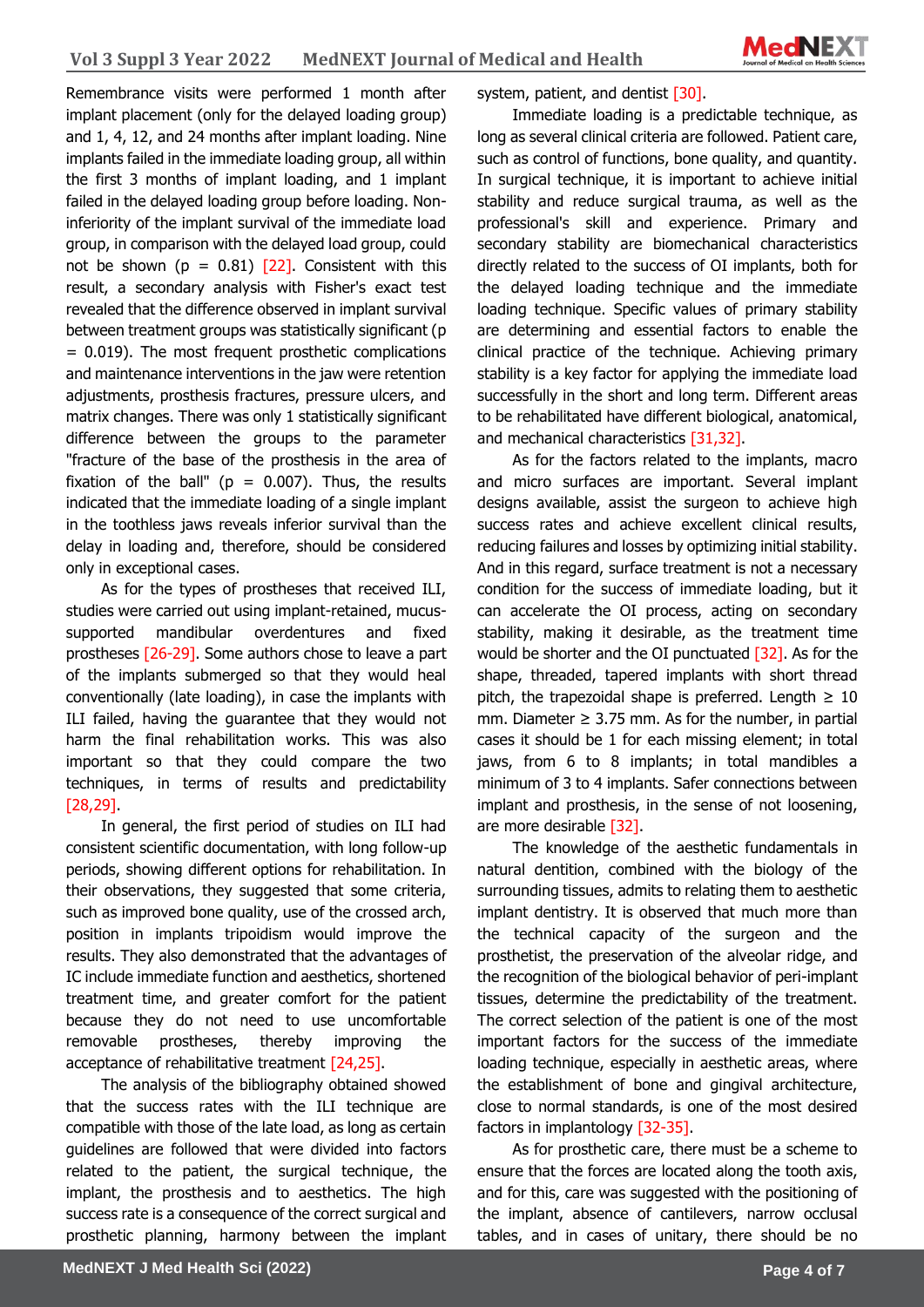

occlusal contact and there are controversies about the need for bicorticalization. As for the region, it can be said that in total rehabilitation of the mandibles, the ILI is a procedure with high success rates that should and can be applied in all cases where the technique is efficient to provide adequate primary stability to the implants. Therefore, the technical improvement of the dentist becomes the main condition for this philosophy to be applied [31].

As for the maxilla, its approach is complex, due to the differences in the resorption pattern, compared to the mandible, the presence of anatomical repairs that may offer limitations to the placement of implants, as well as the aesthetic issue. The planning must be judicious according to the selection rules to be directed to a certain form of the clinical approach, which meets the aesthetic and functional needs of each case [31].

In unit cases, it is important to take special care with the biomechanical characteristics of the implants, an occlusal scheme that avoids overload, as splinting is not possible, but we must also be concerned with aesthetic aspects in cases of compromised aesthetics. In addition, immediate placement minimizes the emotional trauma of losing an anterior tooth and eliminates the need for temporary removable dentures. In partial cases, care should be taken to obtain primary stability, splendor, disposition, and quantity of implants, care for surgery, patient and implant, and occlusion [33].

Due to its widespread use over the years and many scientific works, the use of the immediate loading technique should be considered as an option in the daily routine of the clinic, as long as the determining factors reported are observed and the surgeon has organization and mastery in the area subject, but the results are not superior to those of late loading [34,35].

# **Conclusion**

The present systematic review study showed that the success rates with the ILI technique are compatible with those of the late load, as long as certain guidelines are followed that were divided into factors related to the patient, the surgical technique, the implant, the prosthesis, and to aesthetics. The high success rate is a consequence of the correct surgical and prosthetic planning, harmony between the implant system, patient, and dental surgeon. As for the region, currently, it can be said that ILI in total jaw rehabilitation is a procedure with high success rates that should and can be applied in all cases where the technique is efficient to provide adequate primary stability to the implants. Therefore, the technical improvement of the dentist becomes the main condition for this philosophy to be

applied.

**Acknowledgement**

Not applicable.

### **Funding**

Not applicable.

#### **Data sharing statement**

No additional data are available.

### **Conflict of interest**

The authors declare no conflict of interest.

### **Similarity check**

It was applied by Ithenticate@.

# **About the License**

© The authors (s) 2022. The text of this article is open access and licensed under a Creative Commons Attribution 4.0 International License.

#### **References**

- **1.** Zhou W, Gallucci GO, Chen S, Buser D, Hamilton A. Placement and Loading Protocols for Single Implants in Different Locations: A Systematic Review. Int J Oral Maxillofac Implants. 2021 Jul-Aug;36(4):e72-e89. doi: 10.11607/jomi.8750. PMID: 34411212.
- **2.** Eini E, Yousefimanesh H, Ashtiani AH, Saki-Malehi A, Olapour A, Rahim F. Comparing success of immediate versus delay loading of implants in fresh sockets: a systematic review and meta-analysis. Oral Maxillofac Surg. 2021 Jul 12. doi: 10.1007/s10006-021-00983-7. Epub ahead of print. PMID: 34251545.
- **3.** Arghami A, Simmons D, St Germain J, Maney P. Immediate and early loading of hydrothermally treated, hydroxyapatite-coated dental implants: a 7-year prospective randomized clinical study. Int J Implant Dent. 2021 Mar 10;7(1):21. doi: 10.1186/s40729-021-00299-x. PMID: 33751297; PMCID: PMC7943663.
- **4.** Cercadillo-Ibarguren I, Sánchez-Torres A, Figueiredo R, Schwarz F, Gay-Escoda C, Valmaseda-Castellón E. Immediately loaded implant-supported full-arches: Peri-implant status after 1-9years in a private practice. J Dent. 2017 Sep 28. pii: S0300-5712(17)30240- 3. doi: 10.1016/j.jdent.2017.09.014.
- **5.** Tuminelli FJ, Walter LR, Neugarten J, Bedrossian E. Immediate loading of zygomatic implants: A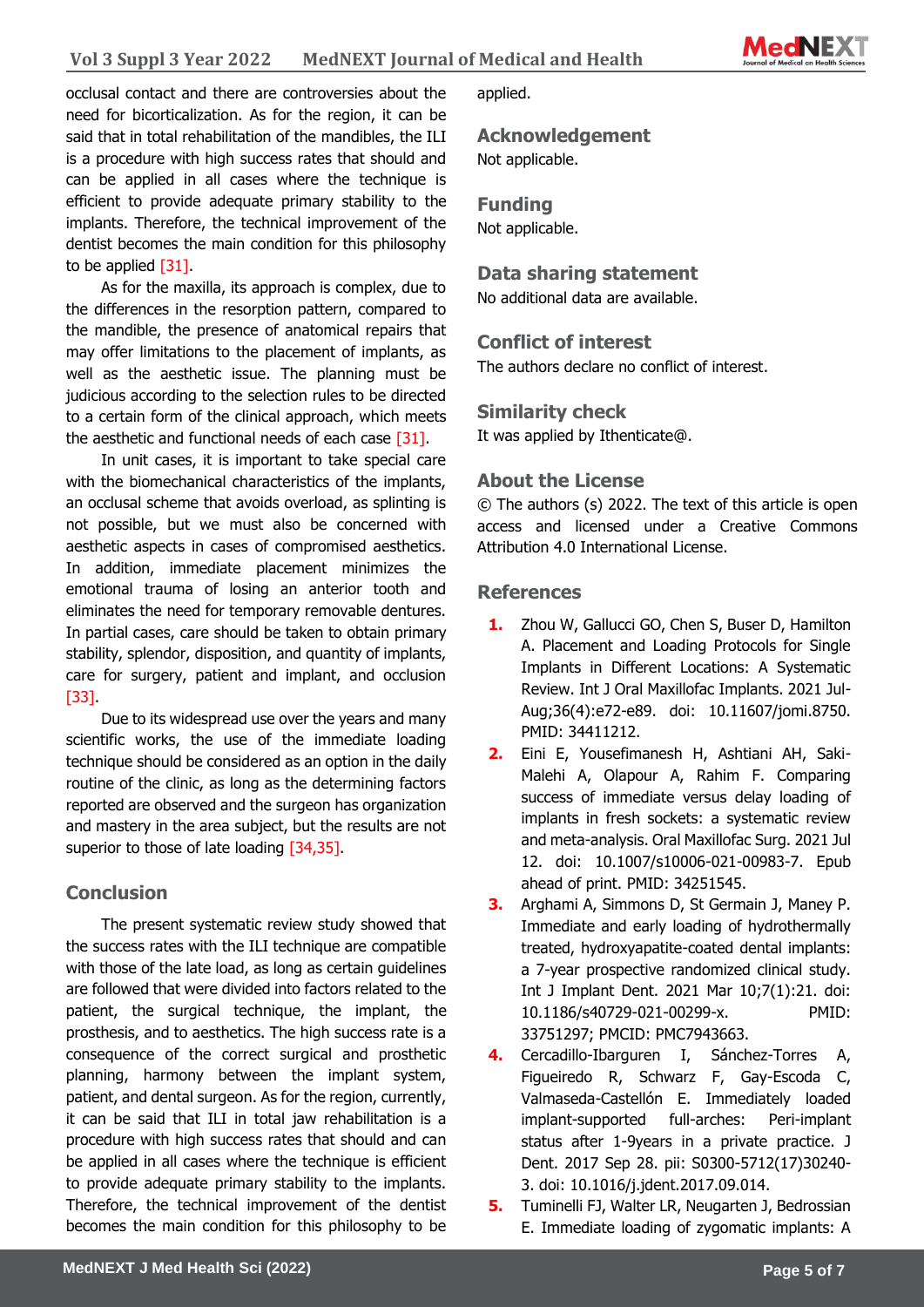systematic review of implant survival, prosthesis survival and potential complications. Eur J Oral Implantol. 2017;10 Suppl 1:79-87.

- **6.** Giordano F, Esposito M. Immediate loading of fixed prostheses in fully edentulous jaws-1-year follow-up from a single-cohort retrospective study. Eur J Oral Implantol. 2017;10(3):339- 348.
- **7.** Alfadda SA, Furzer JE. Cost minimization analysis of a long-term randomized clinical trial of patients treated with immediately loaded implant-supported fixed prosthesis. Clin Implant Dent Relat Res. 2017 Sep 21. doi: 10.1111/cid.12542.
- **8.** Henningsen A, Smeets R, Köppen K, Sehner S, Kornmann F, Gröbe A, Heiland M, Gerlach T. Immediate loading of subcrestally placed dental implants in anterior and premolar sites. J Craniomaxillofac Surg. 2017 Aug 23. pii: S1010- 5182(17)30277-9. doi: 10.1016/j.jcms.2017.08.017.
- **9.** Sugiura T, Yamamoto K, Horita S, murakami K, Tsutsumi S, Kirita T. Effects of implant tilting and the loading direction on the displacement and micromotion of immediately loaded implants: an in vitro experiment and finite element analysis. J Periodontal Implant Sci. 2017 Aug;47(4):251- 262. doi: 10.5051/jpis.2017.47.4.251. Epub 2017 Aug 28.
- **10.** Anitua E. Immediate Loading of Short Implants in Posterior Maxillae: Case Series. Acta Stomatol Croat. 2017 Jun;51(2):157-162. doi: 10.15644/asc51/2/10.
- **11.** Balshi TJ, Wolfinger GJ. Immediate loading of Brånemark implants in edentulous mandibles: a preliminary report. Implant Dent.; 1997, 6(2): 83-8.
- **12.** Balshi SF, Wolfinger GJ, Balshi TJ. A prospective study of immediate functional loading, following the Teeth in a Day protocol: a case series of 55 consecutive edentulous maxillas. Clin Implant Dent Relat Res; 2005, 7(1):24-31.
- **13.** Balshi SF, Wolfinger GJ, Balshi TJ. A retrospective analysis of 44 implants with no rotational primary stability used for fixed prosthesis anchorage. Int J Oral Maxillofac Implants; 2007, 22(3): 467-71.
- 14. Becker W, Becker BE, Huffstetlert S. Early functional loading at 5 days for Brånemark implants placed into edentulous mandibles: a prospective, open-ended, longitudinal study. J Periodontol; 2003, 74(5): 695-702.
- **15.** Branemark P-I, Breine U, Adell R, Hanson BO, Lindström J, Ohlsson A. Intraosseous anchorage

of dental prosthesis. I. Experimental studies. Scandinavian Journal of plastic Reconstructive Surgery; 1969, 3(2): 81-100.

- **16.** Branemark P-I, Hansson BO, Adell R, Breine U, Lindström J, Hallen O, Ohman H. Osseointegrated implants in the treatment of the edentulous jaws. Experience from a 10 years period. Scandinavian Journal of Plastic Reconstructive Surgery; 1977, 16: 1-132.
- **17.** Calandriello R, Tomatis M, Vallone R, et al. Immediate occlusal loading of single lower molars using Brånemark System Wide-Platform TiUnite implants: an interim report of a prospective open-ended clinical multicenter study. Clin Implant Dent Relat Res; 2003, 5(1):74-80.
- **18.** Chiapasco M, Gatti C, Rossi E., et al. Implant retained mandible overdentures with immediate loading. A retrospective multicenter study on 226 consecutives cases. Clin Oral Implants Res; 1997, 8:48-57.
- **19.** Cochran DL, Morton D, Weber HP. Consensus Statements and Recommended Clinical Procedures Regarding loading Protocols for Endosseous Dental Implants. J Oral & Maxillofacial Implants; 2004, 19: 109-113.
- **20.** Degidi M, Piatelli A. Immediate functional and non-functional loading of dental implants. A 2 to 60 month follow-up study of 646 titanium implants. J periodontol; 2003, 74: 225-241.
- **21.** 61Jiang X, Lin Y, Cui HY, Di P. Immediate loading of multiple splinted implants via complete digital workflow: A pilot clinical study with 1-year follow-up. Clin Implant Dent Relat Res. 2019 Apr 26 [doi: 10.1111/cid.12781].
- **22.** Kern M, Att W, Fritzer E, Kappel S, Luthardt RG, Mundt T, Reissmann DR, Rädel M, Stiesch M, Wolfart S, Passia N. Survival and Complications of Single Dental Implants in the Edentulous Mandible Following Immediate or Delayed Loading: A Randomized Controlled Clinical Trial. J Dent Res. 2018 Feb;97(2):163-170 [doi: 10.1177/0022034517736063. Epub 2017 Oct 18].
- **23.** Liu H, Liu R, Wang M, Yang J. Immediate implant placement combined with maxillary sinus floor elevation utilizing the transalveolar approach and nonsubmerged healing for failing teeth in the maxillary molar area: A randomized controlled trial clinical study with one-year follow-up. Clin Implant Dent Relat Res. 2019 May 1 [doi: 10.1111/cid.12783].
- **24.** Misch CE, Wang HL, Misch CM. Rationale for the application of Immediate Load in Implant